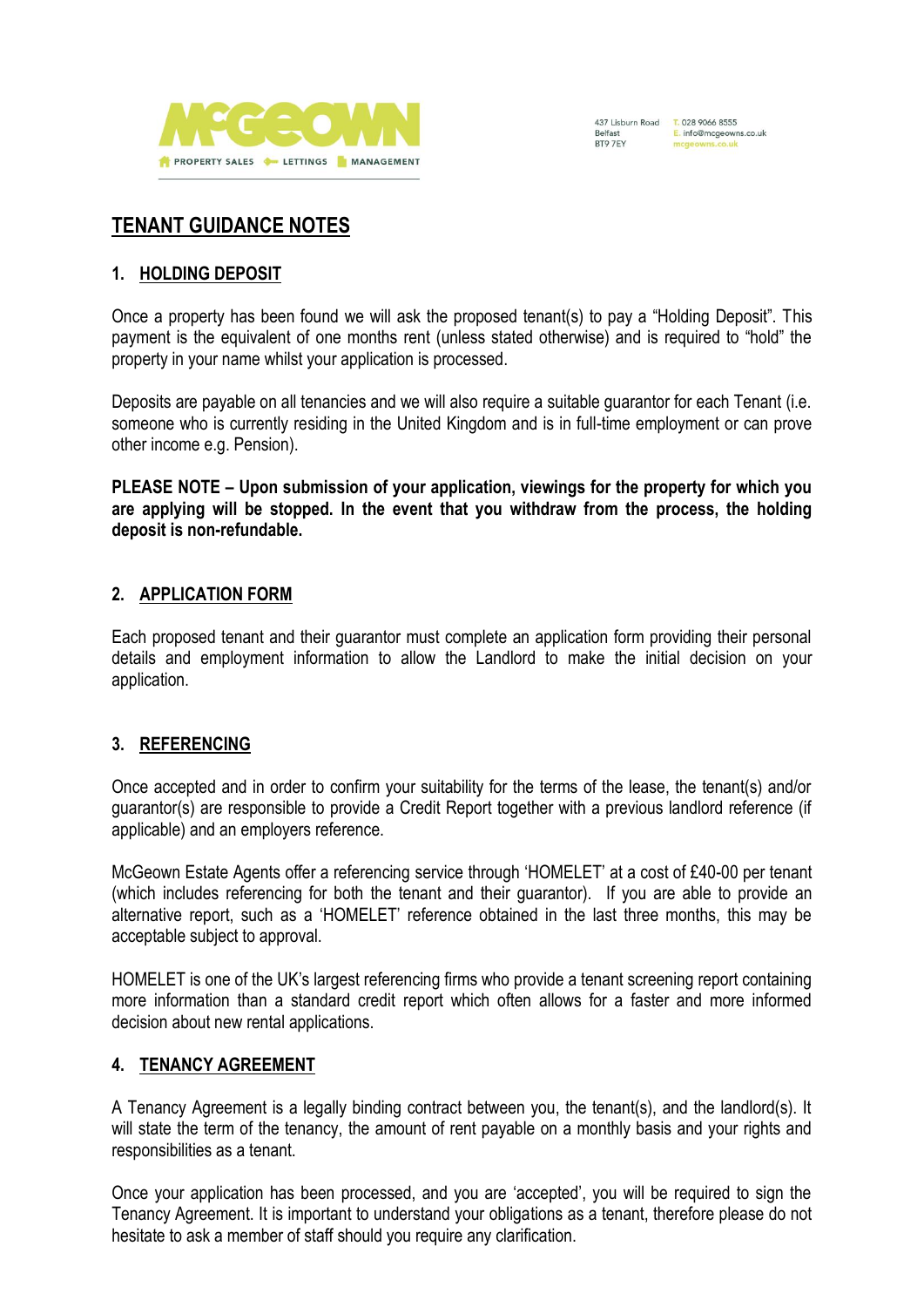The tenancy Agreement will be for a fixed term and there is no provision for the early termination of the agreement. Therefore by signing you are agreeing to pay the agreed rent for the full period of the tenancy. There will be an option to extend the term of your agreement after the agreed period, either for a further fixed period or on a month-to-month basis.

### **PLEASE NOTE- If you decide not to renew your agreement at the end of the fixed term, you must give TWO clear calendar months notice, in writing, to McGeown Estate Agents.**

## **5. OTHER INFORMATION**

McGeown Estate Agents operate strict "NO Smoking" and "NO Pets" policies however any reasonable request may be approved with a Landlord's consent.

# **6. MOVING IN**

On, or prior to the day your tenancy commences, both Tenant(s) and Guarantor(s) will be required to execute the Tenancy Agreement in full. Payment of your first months rent must also be made in full and a Standing Order mandate must be completed by the tenant(s) to facilitate payment of the monthly rent due. It is the responsibility of the Tenant(s) to ensure that this has been set up with their bank and that it is cancelled once the final payment due under the Tenancy Agreement has been made

You will be provided with the keys and a "Welcome Pack" to include a copy of the completed Tenancy Agreement, a "Rent Book" (as required under the Rent Book Regulations (NI) 2004), an Inventory & Schedule of Condition report and other helpful information.

Please be aware that whilst the Landlord(s) will have insurance for the building and furnishings, your belongings WILL NOT BE COVERED and we would therefore advise that you arrange 'Tenants Contents Insurance'

**PLEASE NOTE - Keys will NOT be released until tenant(s) AND guarantor(s) have signed, and fully executed the Tenancy Agreement and all monies due have been paid.** 

#### **7. TENANCY DEPOSIT PROTECTION**

From 1st April 2013, all Landlords who take a deposit for private tenancies must protect the Tenant's deposit in an approved deposit protection scheme. A tenancy deposit scheme is an independent organisation that is authorised by the Department for Communities to protect tenant's deposits for the duration of the tenancy and to help ensure that Tenants are able to recover their deposit at the end of their tenancy less any amount that the Landlord, or their Agent, can prove entitlement to withhold.

The "Holding Deposit" received will be transferred to your landlord(s) or held by McGeown Estate Agents in the capacity of "Landlords Agent" at the commencement of your tenancy. This deposit must be protected with an approved deposit protection scheme within 14 days of the start date of your tenancy.

#### **8. INVENTORY & STATEMENT OF CONDITION**

A report detailing the property contents and a schedule of condition should be prepared in advance of you taking occupancy of the property. This document will form the basis of any deduction from your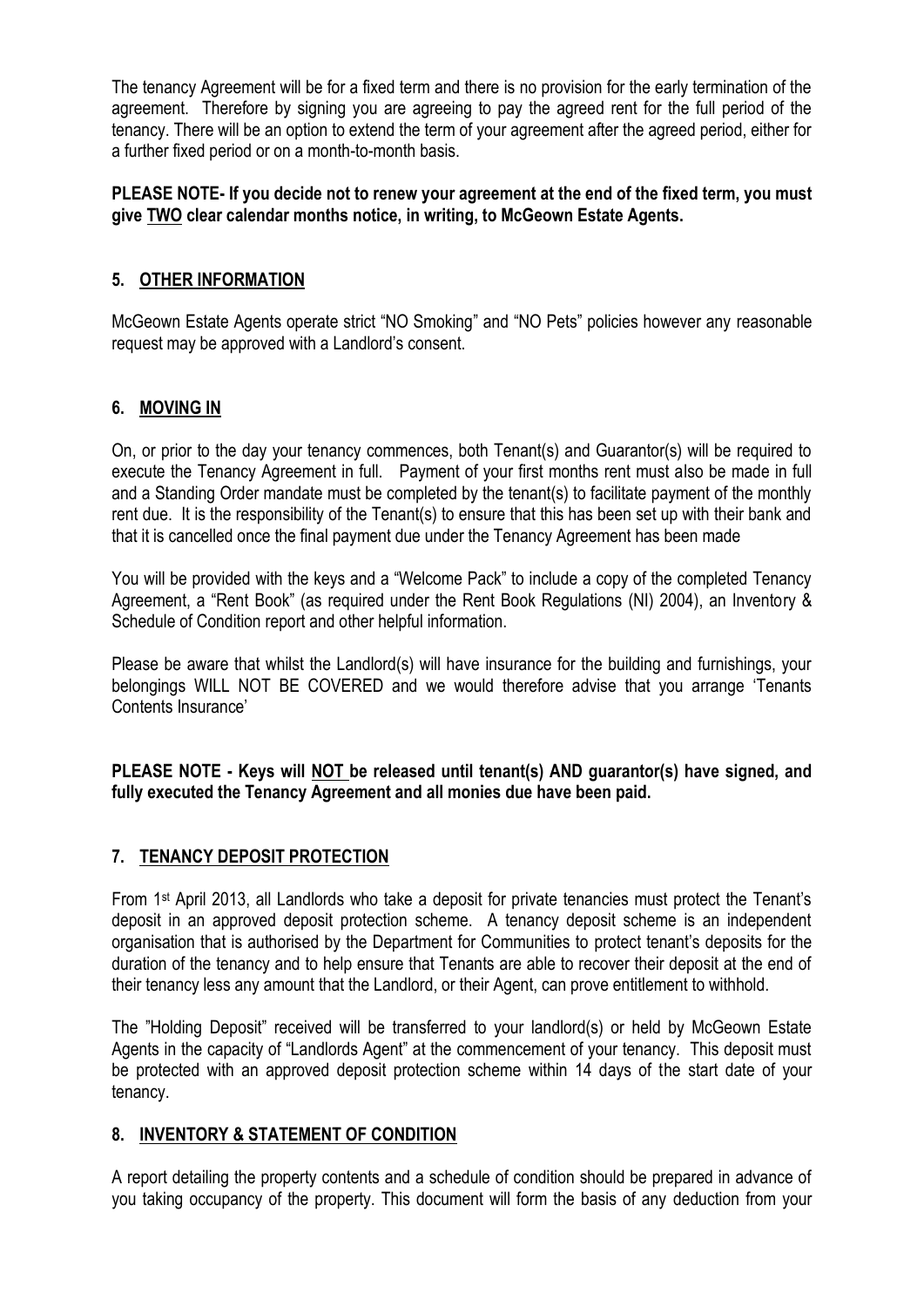deposit and therefore should be checked thoroughly. This document must be signed and returned to McGeown Estate Agents, where it will be held on file (a copy is available upon request).

Any discrepancies regarding the report MUST be brought to our attention within seven days of the lease commencing.

An inventory protects both the landlord(s) and the tenant(s), if you are not provided with an Inventory & Statement of Condition report on the day you move in please try to ensure that a report is provided for you as soon as possible.

#### **9. TENANT(S) OBLIGATIONS**

#### (i) **Minor maintenance**

Replacing light bulbs, fuses, tap washers etc are the responsibility of the tenant(s). It is particularly important that the property is secured at all times and that responsible steps are taken to avoid freezing of pipes when absent for short periods. It is important to note that the tenant will be bound by the terms and conditions of any head lease covering properties in managed blocks.

#### (ii) **Utilities:**

Get yourself connected- The tenant(s) are responsible for their own supplies for gas/oil, electricity and telephone. It is the responsibility of the tenant(s) to maintain a valid TV Licence for the property. Tenant(s) must notify the appropriate utility companies, stating their name, address and the relevant meter reading/s. Contact details are supplied in your Welcome Pack.

#### (iii) **Property Visits & Viewings:**

If the property is managed by McGeown Estate Agents, we are obliged to conduct periodic visits. The purpose of such visits is to (a) check the condition of the property, (b) to examine any repairs which may have been carried out (c) report to the landlord. During the last 6/8 weeks of your tenancy we will openly market the property "To Let". It is not necessary for tenant(s) to be present for any viewings that may take place, however it is important to ensure that all internal doors remain unlocked during such times and that the property is in a clean, tidy and presentable condition. The tenant(s) will be given at least 24 hours notice prior to any visit or viewing.

# **10. END OF TENANCY**

Tenant/s must fulfil all obligations stated in the Tenancy Agreement and leave the property in its initial condition (as per Inventory & Statement of Condition report) or deductions may be made from your Deposit. We would advise that you carry out a thorough clean throughout. All linen, used or not, should be freshly laundered. If you have moved any furniture, return please return it to its original position.

#### **PLEASE NOTE – You cannot offset your deposit as your last months rent. Any attempt to do so will incur rental arrears action.**

On leaving the property all keys must be returned to McGeown Estate Agents (437 Lisburn Road, Belfast, BT9 7EY) and a forwarding address and contact number must be supplied. If ALL keys have not been returned on the day the property is vacated we will have all locks changed at the expense of the Tenant(s).